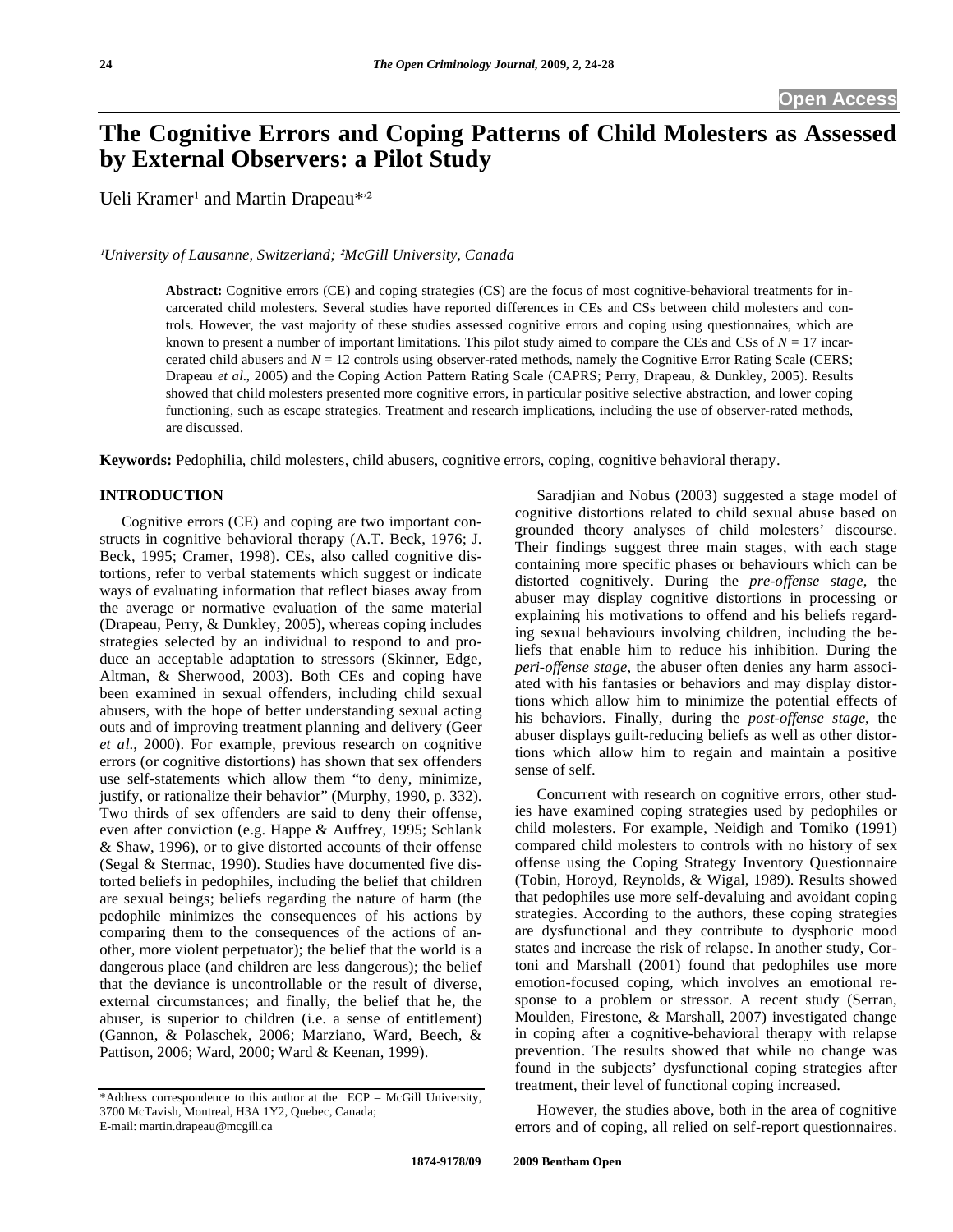Despite their obvious usefulness, self-report measures are known to be vulnerable to various distortions by participants, as well as to present a number of other limitations (Kramer, 2005; Lazarus, 2000). This is particularly true in clinical psychology where participants are often requested to reflect upon their assessment or appraisal of self, others, and events. To date, for example, it remains unclear to what extent an individual's ongoing cognitive activity can be assessed while still providing an accurate picture of its flow (Blankstein & Segal, 2001). It is also likely that prime specificity varies between questionnaires, or from one item or subscale to the next, hence yielding uneven levels of construct activation and making comparisons between child molesters and controls difficult. This appears to be particularly true in coping research where there is such diversity in the conceptualisations of coping from one questionnaire to the next that comparison between studies is difficult (Skinner *et al*., 2003).

 In response to the above critiques, Drapeau and colleagues (2005) developed an observer rated method to assess cognitive errors, and Perry and colleagues (2005) developed a similar method to assess coping patterns. This pilot study aimed to apply these two methods to child molesters.

## **METHOD**

#### **Participants**

 Semi structured interviews were conducted with 17 male child molesters with a mean age of 38 years  $(SD = 9)$ . During the 50 minute interview, participants were invited to talk about themselves, their problems and difficulties, and their motives for seeking therapy. All subjects had been convicted of sexual abuse on children outside their family and were serving a minimum two-year sentence in a federal penitentiary for their offence ( $M = 47$  months;  $SD = 16$  months). At the time of the study, the subjects had completed the first of a two-step (twice four months) Cognitive-Behavioral and Relapse Prevention Treatment Program. A comparison group of 12 male subjects without any history of child molestation was drawn from a pool of clients who completed four sessions of personal counselling and presented no or moderate psychiatric symptoms, as indicated by a Global Severity Score (Symptom Check-List-90-R; Derogatis, 1994) within psychologically healthy norms. The control subjects were not, and had never been incarcerated. The mean age of the control group participants was  $34$  years  $(SD = 11)$ . There was no significant difference in age between the participants from the two groups. All participants provided written, informed consent. The 50 minute interviews with the participants from both groups were audio-taped and transcribed according to the method defined by Mergenthaler and Stigler (1998). Because the interviews were not conducted in the same place (a hospital *vs*. a federal penitentiary), interviewers were not blind to whether the participant was a child molester or non-molester. The project received approval from the Correctional Services of Canada research committee.

#### **Instruments**

 The Cognitive Errors Rating Scales (CERS; Drapeau, Perry, & Dunkley, 2005; French translation by Kramer & Drapeau, in press) was applied to the interviews by trained raters. The CERS is an observer-rated method to assess cognitive errors *in vivo*, i.e. as they are reported or used by a

subject. The method, which can be applied to the verbatim transcript of any type of interview, assesses 14 different cognitive errors (CEs), based on the works of J. Beck (1995), A. T. Beck (1976) and others. All errors are also scored according to their valence: negative, which reflects a bias toward something bad, poor, weak or otherwise negative, or positive, which reflects a view that is unrealistically positive, strong or successful. Congruent with the works of Lefebvre (1981), CEs can be classified into four higher-order categories, or clusters: fortune-telling, overgeneralizing, selective abstraction, and personalization (see Table **1**). Given the sample size, the clusters were used in this study instead of the individual CEs to increase power. An example of a rating is the following statement, taken from an interview with a molester: "I will never have a job once I get out of here". Using the CERS method, this statement was rated as Fortune-Telling – negative valence.

 For all computations, relative frequencies were calculated by dividing the raw count of each CE cluster by the number of participant spoken words, by such taking verbal productivity into consideration. This provided a score for each error per 1000 words which was used in the data analysis. Preliminary empirical validation data have been presented by D'Iuso, Blake, Fitzpatrick, and Drapeau (in press) and Lewandowski, D'Iuso, Blake, and Drapeau (in press) for the original English version, and Kramer and Drapeau (in press) for the French version of the method.

 The Coping Action Patterns Rating System (CAPRS; Perry, Drapeau, & Dunkley, 2005; French translation by Kramer & Drapeau, in press) was also applied to the interviews. The CAPRS is an observer-rated system to assess invivo coping strategies. The method can be applied to any form of transcribed interview. It includes 12 strategies of coping based on the works of Skinner, Edge, Altman, and Sherwood (2003). Relative frequencies are computed for all coping strategies. Furthermore, because each coping strategy can be expressed affectively, behaviourally or cognitively, the overall prevalence of cognitive, affective and behavioural coping, across all different coping strategies rated, is also computed. Based on Skinner and colleagues (2003), an Overall Coping Functioning (OCF) score can be computed to reflect the general level of coping adaptiveness, i.e. the situation is perceived as a challenge, not a threat. An example of a coping rating can be seen in the following statement from a child molester: "I never thought that this (the sexual assault) would have such dramatic consequences". This statement was rated as an Escape strategy, used at a cognitive level.

 Preliminary empirical validation data have been presented by D'Iuso and colleagues (in press) and Lewandowski and colleagues (in press) for the original English version, and Kramer and Drapeau (in press) and Kramer and colleagues (in press-a, b, c) for the French version of the method used in this study.

#### **Procedure and Data Analysis**

 All transcripts were rated by the first author. Consensus ratings were conducted with fully-trained Master level raters, on 6 of the 29 interviews. While the transcripts of the interviews did not indicate whether the participant was a child molester or not, the content of the interview enabled raters to determine this. Intra-Class Correlation Coefficients ([2,1];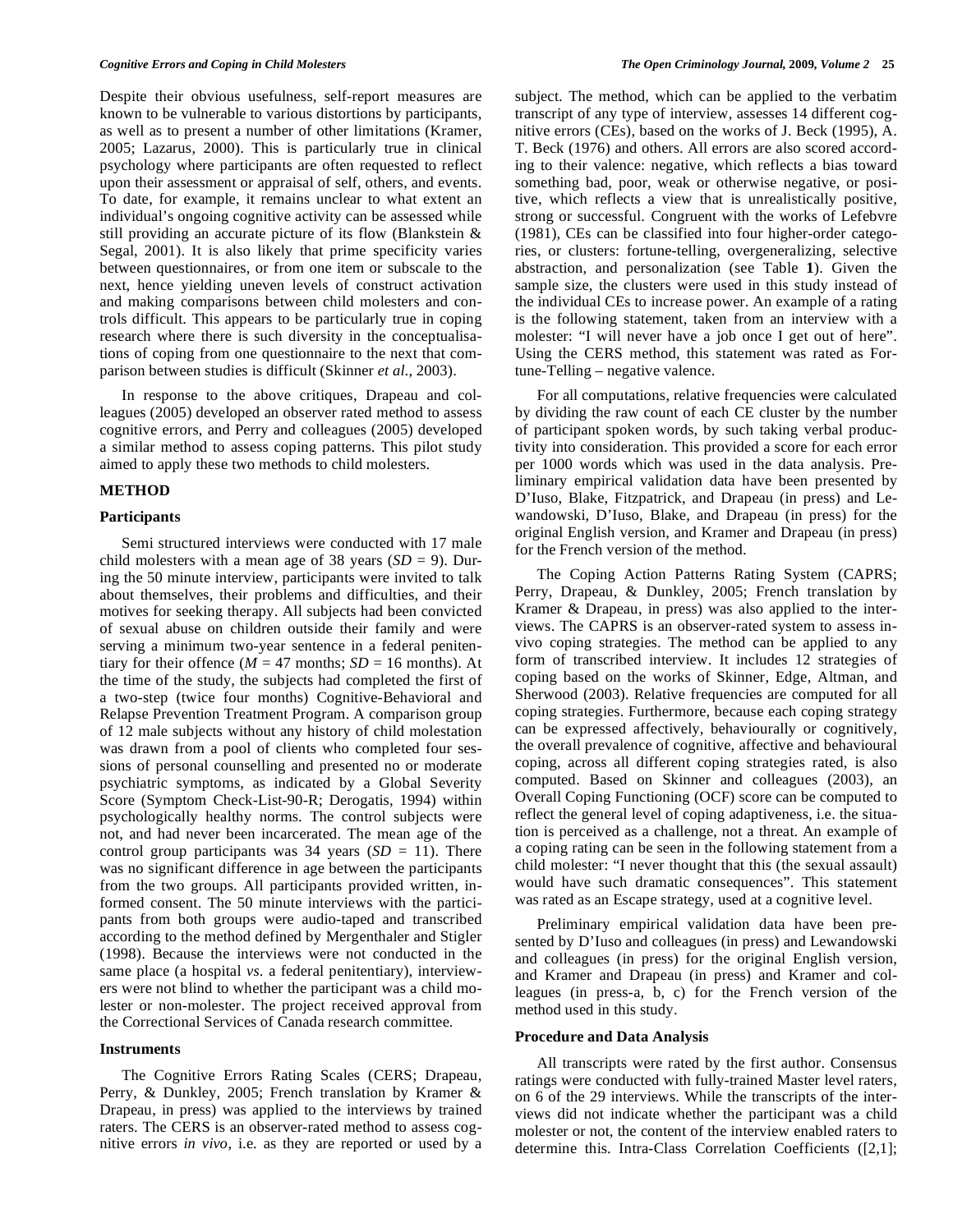|                                              | Child Molesters $(N=17)$ |      | Controls $(N = 12)$ |      | U         | ES   |
|----------------------------------------------|--------------------------|------|---------------------|------|-----------|------|
|                                              | M                        | SD   | M                   | SD   |           |      |
| Total Errors/1000 Words                      | 2.09                     | 1.09 | 1.16                | .74  | $-2.26*$  | .97  |
| Proportion Negative CEs                      | .57                      | .21  | .83                 | .15  | $-3.05**$ | 1.38 |
| Proportion Positive CEs                      | .43                      | .20  | .24                 | .12  | $-2.57**$ | 1.10 |
| Positive distortion                          |                          |      |                     |      |           |      |
| Fortune-Telling <sub>/1000</sub> Words       | .07                      | .09  | .02                 | .06  | $-1.46$   | .63  |
| Over-Generalizing/1000 Words                 | .06                      | .10  | .01                 | .04  | $-1.68$   | .62  |
| Selective Abstraction <sub>/1000</sub> words | .77                      | .56  | .18                 | .24  | $-2.90**$ | 1.29 |
| Personalization <sub>/1000</sub> words       | .00                      | .00. | .00.                | .00. | .00.      | .00. |
| Negative distortion                          |                          |      |                     |      |           |      |
| Fortune-Telling <sub>/1000</sub> Words       | .10                      | .13  | .09                 | .10  | .00       | .08  |
| Over-Generalizing/1000 Words                 | .40                      | .35  | .31                 | .38  | $-.89$    | .25  |
| Selective Abstraction <sub>/1000</sub> Words | .51                      | .39  | .43                 | .24  | $-.62$    | .24  |
| Personalization/1000 Words                   | .18                      | .15  | .11                 | .17  | $-1.46$   | .44  |

**Table 1. Cognitive Errors (CEs) Used by Molesters and Controls** 

*Note*. *p*-values reported are corrected for  $\alpha = .05$ ; *ES* = effect size.

*\*p* < .05; \*\**p* < .01.

Shrout & Fleiss, 1979) were calculated to determine interrater reliability. Non-parametric tests were used (Mann-Whitney's U) to test between-group differences. Effect sizes (*d*) were computed for all comparisons.

#### **RESULTS**

## **Cognitive Errors**

 Inter-rater reliability in assessing the CEs was good with Intra-class coefficients  $(2, 1)$  between .69 and .87  $(M = .77)$ ;  $SD = .08$ ). U-tests showed that child molesters display more CEs per 1000 words than controls, and that the child molesters' proportion of positive CEs is greater than the controls' (see Table **1**). Furthermore, U-tests with Bonferroni corrections ( $p = .01$  for  $\alpha = .05$ ) show that positive selective abstraction is over 4 times more prevalent in the molesters. No other significant difference was found.

## **Coping Strategies**

 Inter-rater reliability in assessing the coping strategies was good with Intra-class coefficients (2, 1) between .73 and .96 (*M* = .86; *SD* = .09). As can be seen in Table **2**, the Overall Coping Functioning (OCF) score was lower in the child molesters, thus indicating less adaptiveness in their coping strategies. When examining the individual coping strategies, a significant effect following Bonferroni corrections was found only for escape strategies. Escape was over two times more prevalent in the abuser group. Results also showed that behavioural, but not affective or cognitive, coping strategies are more prevalent in pedophiles.

# **DISCUSSION**

 Results showed more positive cognitive errors in child molesters, in particular selective abstraction. This category includes errors in which a negative part of reality is ignored, denied or minimized to enable the subject to maintain a positive view of the world, the self and the future. This may enable the abuser to deny the consequences of the abuse (see also Saradjian, & Nobus, 2003). While this was not tested here, it is likely that such cognitive processes contribute to relapse. As suggested by theories on cognitive deconstruction (Baumeister, 1990; see also Gannon, & Polaschek, 2006), discounting the negative, a CE often described in the clinical literature, contributes to diminishing a subject's sense of responsibility for his or her actions and leads to disengagement from cognitive processing and to offensesupportive beliefs. Discounting the negative is considered to be a form of positive selective abstraction in the CERS method because it involves dismissing or disqualifying information that is negative, thus keeping only positive information as true, relevant or important.

 Overall, coping in child molesters was characterized by a lower level of general adaptiveness as indicated by a significantly lower OCF score. This suggests that the molesters' cognitive processing of the world around them is reflected in their coping strategies; perceiving the world as a dangerous place was one of the five distorted beliefs found in pedophiles by Segal and Stermac (1990). Concurrent with this, our results, while preliminary, suggest that stressors are mostly perceived as threats, not challenges. More specifically, congruent with findings obtained by Neidigh and Tomiko (1991) using a self-report questionnaire, escape appeared to be a specific coping process in child molesters which may contribute to short-term adjustment in these individuals, but which may also potentially prevent long-term successful adaptation (see Skinner *et al*., 2003). Moreover, it appears that behavioral manifestations of coping were more prevalent in child molesters than in the control males, suggesting difficulty in adjusting to stressors at an affective or cognitive level, and a tendency to cope with internal or ex-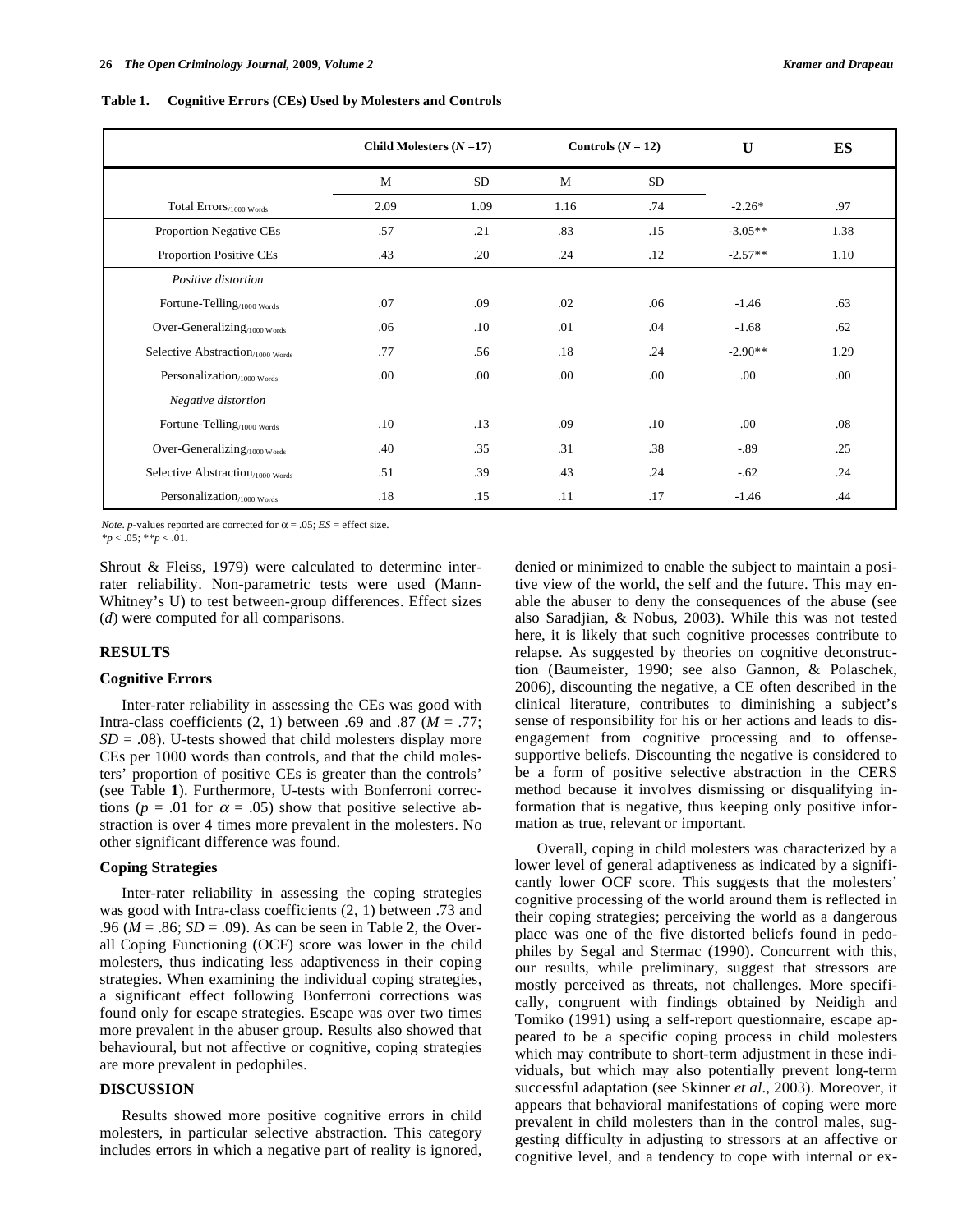**Table 2. Between-Group Differences in Coping Strategies** 

| <b>Coping Strategy</b> | Child Molesters $(N=17)$ |       | Controls $(N = 12)$ |       | U         | ES   |
|------------------------|--------------------------|-------|---------------------|-------|-----------|------|
|                        | $\bf{M}$                 | SD    | $\boldsymbol{M}$    | SD    |           |      |
| <b>OCF</b>             | .48                      | .13   | .62                 | .20   | $-2.15*$  | .86  |
| Problem-Solving        | .66                      | 1.51  | .60                 | 2.06  | $-.59$    | .03  |
| Info-Seeking           | 7.63                     | 7.41  | 16.38               | 13.89 | $-1.76$   | .83  |
| Helplessness           | 5.73                     | 6.48  | 5.05                | 6.86  | $-42$     | .10  |
| Escape                 | 18.34                    | 11.27 | 8.06                | 10.41 | $-2.63**$ | .94  |
| Self-Reliance          | 13.22                    | 9.58  | 13.34               | 14.67 | $-.31$    | .01  |
| Support-Seeking        | 16.45                    | 12.44 | 13.28               | 6.86  | $-.58$    | .30  |
| Delegation             | .48                      | 1.40  | 6.12                | 8.93  | $-2.09$   | .97  |
| <b>Isolation</b>       | 5.75                     | 8.50  | 4.27                | 10.35 | $-1.19$   | .16  |
| Accommodation          | 8.75                     | 7.01  | 14.03               | 13.86 | $-0.80$   | .51  |
| Negotiation            | 1.08                     | 3.54  | 4.82                | 5.89  | $-2.25$   | .81  |
| Submission             | 6.76                     | 6.89  | 6.79                | 6.93  | $-.05$    | .00. |
| Opposition             | 15.16                    | 12.64 | 7.26                | 10.23 | $-1.75$   | .67  |
| Affective              | 4.06                     | 2.84  | 3.17                | 2.03  | $-.68$    | .35  |
| Behavioral             | 7.71                     | 4.12  | 3.00                | 1.65  | $-3.16**$ | 1.41 |
| Cognitive              | 9.59                     | 5.42  | 6.25                | 2.42  | $-1.73$   | .75  |

*\*p* < 0.05; \*\**p* < .0.01; \*\*\**p* < .0.001

ternal stressors behaviourally. This finding is contrary to that of Cortoni and Marshall (2001) who found, using a questionnaire, that child abusers use more emotion-focused coping. While a number of differences between the two studies could explain this disparity, a major difference was that Cortoni and Marshall focused on sex as a coping strategy, not on all possible coping schemes. Taken together, the two studies may suggest that while sex could serve as an affective coping strategy, the other strategies used by the abusers tend to be mostly behavioural. Sex may serve as a coping mechanism to deal with loneliness and intimacy problems because it may create the illusion of an affective connection to another. However, it appears to be one of the few areas where the coping strategy has affective components.

 Several limitations to this pilot study need to be acknowledged. The sample size is small, resulting in limited statistical power. The non-directiveness of the clinical interviews was an advantage in many regards, but it also meant, despite efforts from the interviewer, that interviewees did not equally focus on the problems that led them to seeking help and on treatment related issues. Nonetheless, the use of observer-rated methods sheds a different light on the functioning of child molesters and such research on cognitive errors and coping in abusers needs to be carried further, with the aim of adapting psychotherapeutic interventions to the abusers' functioning and needs. Cognitive restructuring techniques may be useful to increase the subjects' awareness of their cognitive deficits and vulnerabilities and focus on improving ways of coping with stressors, as some coping strategies represent a vulnerability factor that needs to be taken into account for prognosis and treatment planning and delivery. As such, relapse-programs for child molesters could be tailored to the individual profile of the abusers in

terms of cognitive errors and coping patterns. In particular, the long-term study of psychotherapy would lead to a better understanding of the nature and the change over time of CEs and coping strategies in the treatment of child molesters. Until the different aspects of the abusers' functioning are examined from different perspectives, our understanding of what leads to the sexual acting out and of what is required to effectively treat them remains incomplete.

## **ACKNOWLEDGMENTS**

 The authors thank Daniela Dremmel and Natalia Pasandin for the reliability ratings.

### **REFERENCES**

- Baumeister, R. F. (1990). Anxiety and deconstruction: On escaping the self. In: Olson, J. M. & Zanna, M. P. (Eds.), *Self-Inference Processes: The Ontario Symposium, vol. 6* (pp. 359-291). Hillsdale, NJ: Erlbaum.
- Beck, A. T. (1976). *Cognitive Therapy and the Emotional Disorders.* New York: International Universities Press.
- Beck, J. S. (1995). *Cognitive Therapy. Basics and Beyond.* New York: Guilford.
- Blankstein, K. R, & Segal, Z. V. (2001). Cognitive assessment: issues and methods. In Dobson, K. S. (Ed.). *Handbook of cognitive-behavioral therapies* (2nd ed.). (pp. 40-85). New York, NY: Guilford Press.
- Cortoni, F. A., & Marshall, W. L. (2001). Sex as a coping strategy and its relationship to juvenile sexual history and intimacy in sexual offenders. *Sexual Abuse: A Journal of Research and Treatment, 8*, 27-43.
- Cramer, P. (1998). Coping and Defense Mechanisms: What's the difference? *Journal of Personality, 66*(6), 919-946.
- Derogatis, L. R. (1994). *Symptom Checklist-90-Revised : Administration scoring and procedures Manual* (3rd ed.). Minneapolis MN: National Computers Systems.
- D'Iuso, D., Blake, E., Fitzpatrick, M., & Drapeau, M. (In press). Cognitive errors, coping patterns, and the therapeutic alliance: a study of insession process. *Counseling and Psychotherapy Research.*